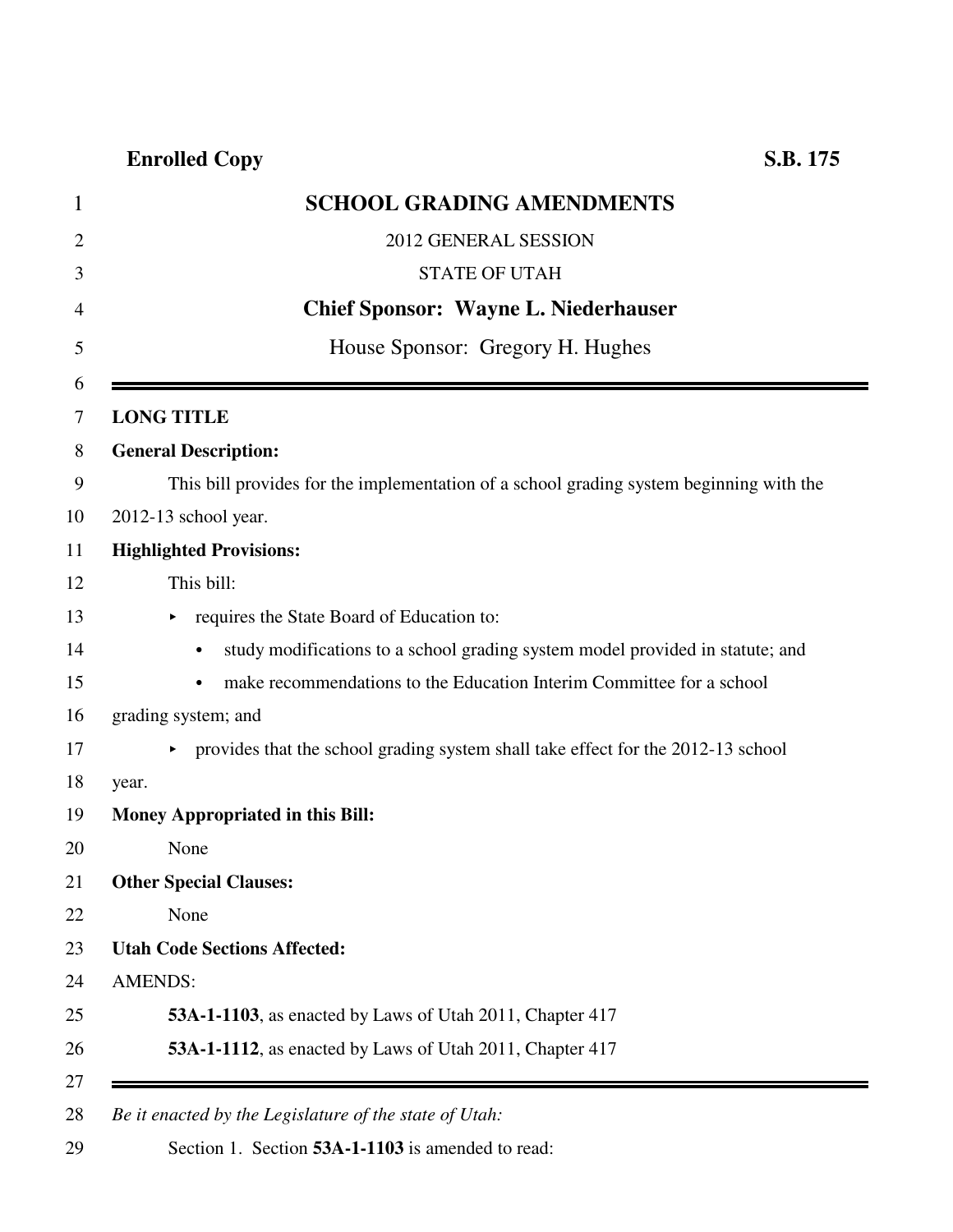| 30 | 53A-1-1103. State Board of Education to establish school grading system --                         |
|----|----------------------------------------------------------------------------------------------------|
| 31 | <b>Report to Education Interim Committee.</b>                                                      |
| 32 | (1) The State Board of Education shall establish a school grading system in accordance             |
| 33 | with this part in which a school annually is designated a grade of A, B, C, D, or F based on the   |
| 34 | performance of the school's students on statewide assessments, and for a high school, the          |
| 35 | graduation rate and measures that indicate college and career readiness.                           |
| 36 | (2) The State Board of Education shall:                                                            |
| 37 | (a) model the school grading system described in this part using school performance                |
| 38 | data for the 2010-11 school year;                                                                  |
| 39 | (b) [make periodic reports to the Education Interim Committee on the results of the                |
| 40 | modeling and suggested] study modifications to the school grading system; and                      |
| 41 | (c) make recommendations for proposed legislation to the Education Interim                         |
| 42 | Committee on modifications to the school grading system by the committee's [November]              |
| 43 | September 2012 meeting.                                                                            |
| 44 | (3) The school grading system shall take effect for the $[2011-12]$ 2012-13 school year            |
| 45 | and shall replace the U-PASS accountability system developed and implemented by the State          |
| 46 | Board of Education.                                                                                |
| 47 | Section 2. Section 53A-1-1112 is amended to read:                                                  |
| 48 | 53A-1-1112. Reporting.                                                                             |
| 49 | (1) For the $[2011-12]$ 2012-13 school year and thereafter, the State Board of Education,          |
| 50 | in collaboration with school districts and charter schools, shall annually develop a school report |
| 51 | card to be delivered to parents of students in public schools.                                     |
| 52 | (2) The report card shall include:                                                                 |
| 53 | (a) the school's grade;                                                                            |
| 54 | (b) the [percent] percentage of the maximum number of points that may be earned; and               |
| 55 | (c) information indicating the school's performance on the various criteria upon which             |
| 56 | the grade is based.                                                                                |
| 57 | (3) On or before August 15, the State Board of Education shall annually publish, on the            |